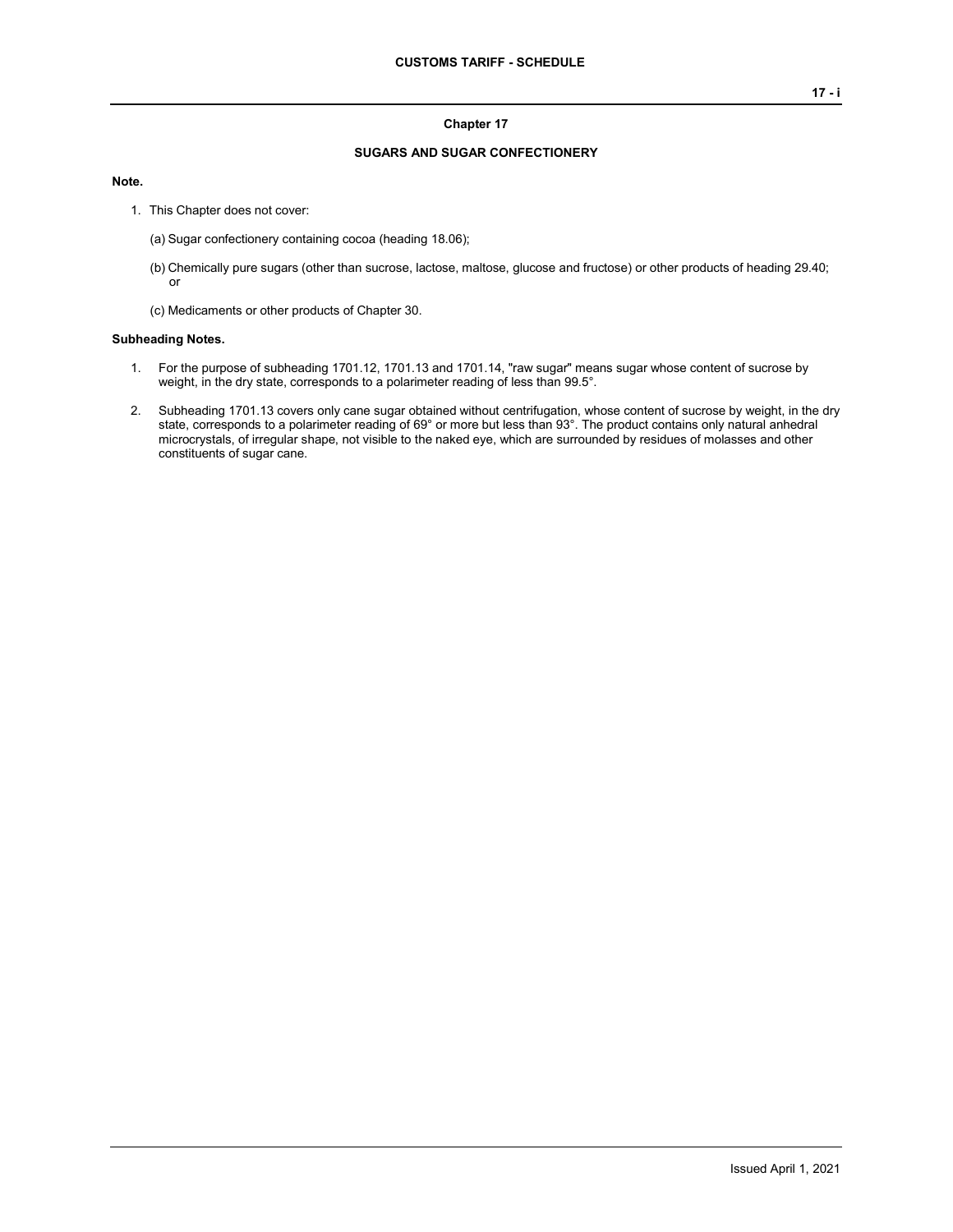# **CUSTOMS TARIFF - SCHEDULE**

| <b>Tariff</b><br><b>SS</b><br>Item | <b>Description of Goods</b>                                                                                                                                                                                                                                                                                                                                                                                                                                                   | Unit of<br>Meas. | <b>MFN</b><br><b>Tariff</b> | Applicable<br><b>Preferential Tariffs</b>                                                                                       |
|------------------------------------|-------------------------------------------------------------------------------------------------------------------------------------------------------------------------------------------------------------------------------------------------------------------------------------------------------------------------------------------------------------------------------------------------------------------------------------------------------------------------------|------------------|-----------------------------|---------------------------------------------------------------------------------------------------------------------------------|
|                                    |                                                                                                                                                                                                                                                                                                                                                                                                                                                                               |                  |                             |                                                                                                                                 |
| 17.01                              | Cane or beet sugar and chemically pure sucrose, in solid form.                                                                                                                                                                                                                                                                                                                                                                                                                |                  |                             |                                                                                                                                 |
|                                    | -Raw sugar not containing added flavouring or colouring matter:                                                                                                                                                                                                                                                                                                                                                                                                               |                  |                             |                                                                                                                                 |
| 1701.12                            | - -Beet sugar                                                                                                                                                                                                                                                                                                                                                                                                                                                                 |                  |                             |                                                                                                                                 |
|                                    | 1701.12.10 00 - - - For use by sugar refineries in the production of refined sugar used in the<br>manufacture of wine                                                                                                                                                                                                                                                                                                                                                         | <b>TNE</b>       | Free                        | CCCT, LDCT, GPT,<br>UST, MXT, CIAT, CT,<br>CRT, IT, PT, COLT, JT,<br>PAT, HNT, KRT, CEUT,<br>UAT, CPTPT,<br>UKT: Free           |
| 1701.12.90 00 - - - Other          |                                                                                                                                                                                                                                                                                                                                                                                                                                                                               | <b>TNE</b>       | \$24.69/tonne               | CCCT, LDCT, UST,<br>CIAT, CT, CRT, IT, PT,<br>COLT, JT, HNT, KRT,<br>CEUT, UAT, UKT: Free<br>CPTPT: \$15.71/tonne               |
| 1701.13                            | - -Cane sugar specified in Subheading Note 2 to this Chapter                                                                                                                                                                                                                                                                                                                                                                                                                  |                  |                             |                                                                                                                                 |
|                                    | 1701.13.10 00 - - - For use by sugar refineries in the production of refined sugar used in the<br>manufacture of wine                                                                                                                                                                                                                                                                                                                                                         | <b>TNE</b>       | Free                        | AUT, NZT, CCCT, LDCT,<br>GPT, UST, MXT, CIAT,<br>CT, CRT, IT, PT, COLT,<br>JT, PAT, HNT, KRT,<br>CEUT, UAT, CPTPT,<br>UKT: Free |
| 1701.13.90 00 - - - Other          |                                                                                                                                                                                                                                                                                                                                                                                                                                                                               | <b>TNE</b>       | \$22.05/tonne               | AUT, NZT, CCCT, LDCT,<br>GPT, UST, CIAT, CT,<br>CRT, IT, PT, COLT, JT,<br>PAT, HNT, KRT, CEUT,<br>UAT, CPTPT,<br>UKT: Free      |
|                                    | 1701.14.00 00 - - Other cane sugar                                                                                                                                                                                                                                                                                                                                                                                                                                            | <b>TNE</b>       | Free                        | AUT, NZT, CCCT, LDCT,<br>GPT, UST, MXT, CIAT,<br>CT, CRT, IT, PT, COLT,<br>JT, PAT, HNT, KRT,<br>CEUT, UAT, CPTPT,<br>UKT: Free |
|                                    | -Other:                                                                                                                                                                                                                                                                                                                                                                                                                                                                       |                  |                             |                                                                                                                                 |
| 1701.91                            | - -Containing added flavouring or colouring matter                                                                                                                                                                                                                                                                                                                                                                                                                            |                  |                             |                                                                                                                                 |
|                                    | 1701.91.10 00 - - - If the aggregate quantity of goods of tariff item Nos. 1701.91.10,<br>1701.99.10, 1702.90.21, 1702.90.61, 1702.90.70 and 1702.90.81 imported<br>during the period specified in an order of the Governor in Council<br>specifying limits on the aggregate quantity of such goods entitled to the<br>Peru Tariff or the Honduras Tariff, as the case may be, has not exceeded<br>the aggregate quantity specified in the applicable order during the period | <b>TNE</b>       | N/A                         | PT, HNT: Free                                                                                                                   |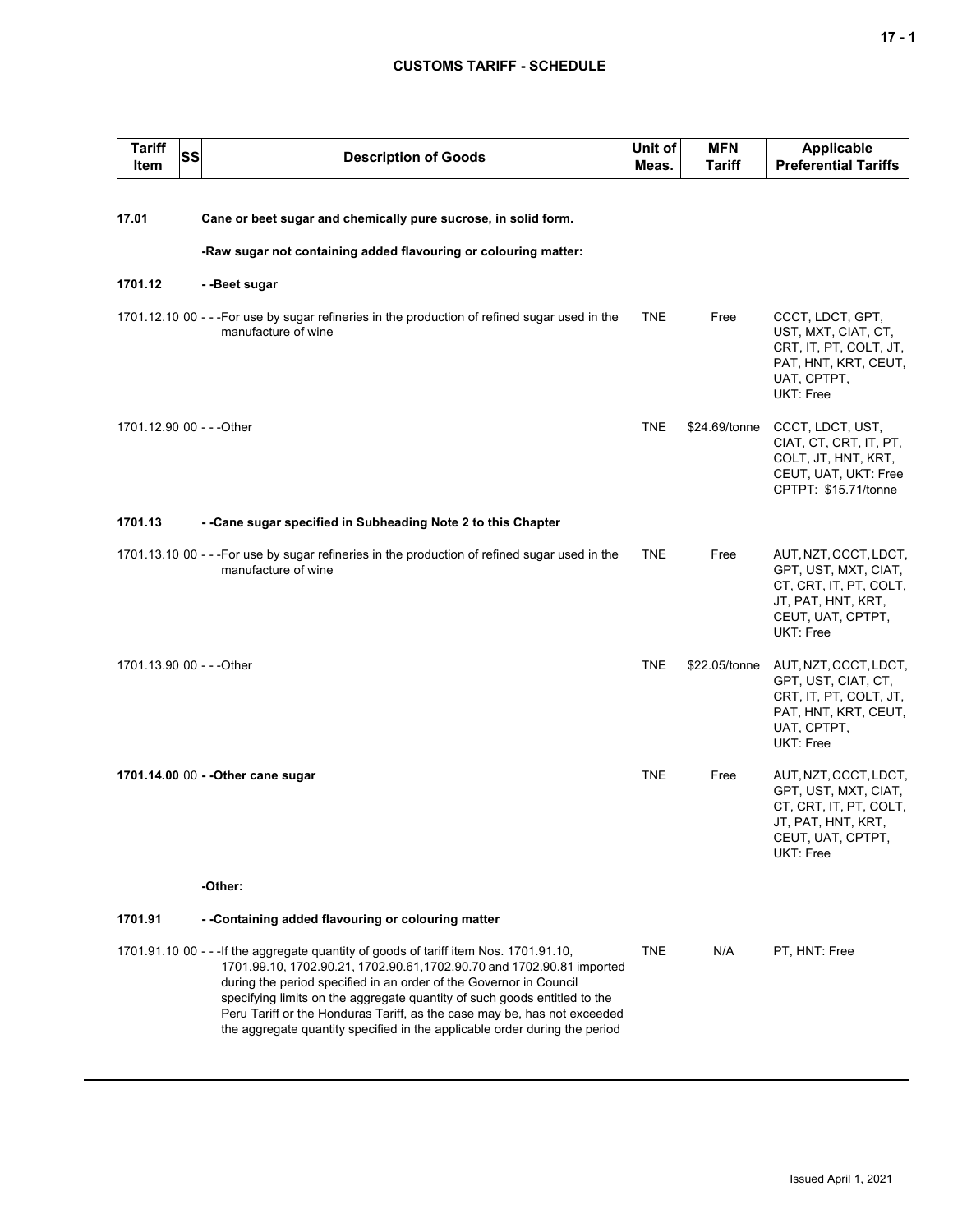| <b>Tariff</b><br>Item | SS | <b>Description of Goods</b>                                                                                                                                                                                                                                                                                                                                                                                                                                                   | Unit of<br>Meas.                | <b>MFN</b><br>Tariff | Applicable<br><b>Preferential Tariffs</b>                                                                                                                                                                     |
|-----------------------|----|-------------------------------------------------------------------------------------------------------------------------------------------------------------------------------------------------------------------------------------------------------------------------------------------------------------------------------------------------------------------------------------------------------------------------------------------------------------------------------|---------------------------------|----------------------|---------------------------------------------------------------------------------------------------------------------------------------------------------------------------------------------------------------|
| 1701.91.90            |    | ---Other<br>-----Powders for the preparation of lemonade and the like:                                                                                                                                                                                                                                                                                                                                                                                                        |                                 | \$30.86/tonne        | CCCT, LDCT, UST,<br>CIAT, CT, CRT, IT, JT,<br><b>KRT: Free</b><br>AUT: \$22.05/tonne<br>NZT: \$22.05/tonne<br>PAT: \$18.51/tonne<br>CEUT, UKT:<br>\$30.86/tonne<br>CPTPT: \$10.28/tonne                       |
|                       |    | $---Other:$                                                                                                                                                                                                                                                                                                                                                                                                                                                                   | TNE<br><b>TNE</b>               |                      |                                                                                                                                                                                                               |
|                       |    |                                                                                                                                                                                                                                                                                                                                                                                                                                                                               | <b>TNE</b><br><b>TNE</b>        |                      |                                                                                                                                                                                                               |
| 1701.99               |    | - -Other                                                                                                                                                                                                                                                                                                                                                                                                                                                                      |                                 |                      |                                                                                                                                                                                                               |
|                       |    | 1701.99.10 00 - - - If the aggregate quantity of goods of tariff item Nos. 1701.91.10,<br>1701.99.10, 1702.90.21, 1702.90.61, 1702.90.70 and 1702.90.81 imported<br>during the period specified in an order of the Governor in Council<br>specifying limits on the aggregate quantity of such goods entitled to the<br>Peru Tariff or the Honduras Tariff, as the case may be, has not exceeded<br>the aggregate quantity specified in the applicable order during the period | <b>TNE</b>                      | N/A                  | PT, HNT: Free                                                                                                                                                                                                 |
| 1701.99.90            |    | ---Other                                                                                                                                                                                                                                                                                                                                                                                                                                                                      |                                 | \$30.86/tonne        | CCCT, LDCT, UST,<br>CIAT, CT, CRT, IT, JT,<br><b>KRT: Free</b><br>AUT: \$22.05/tonne<br>NZT: \$22.05/tonne<br>COLT: \$8,23/tonne<br>PAT: \$18.51/tonne<br>CEUT, UKT:<br>\$30.86/tonne<br>CPTPT: \$10.28/tonne |
|                       |    |                                                                                                                                                                                                                                                                                                                                                                                                                                                                               | <b>TNE</b><br><b>TNE</b><br>TNE |                      |                                                                                                                                                                                                               |
| 17.02                 |    | Other sugars, including chemically pure lactose, maltose, glucose and<br>fructose, in solid form; sugar syrups not containing added flavouring or<br>colouring matter; artificial honey, whether or not mixed with natural<br>honey; caramel.                                                                                                                                                                                                                                 |                                 |                      |                                                                                                                                                                                                               |
|                       |    | -Lactose and lactose syrup:                                                                                                                                                                                                                                                                                                                                                                                                                                                   |                                 |                      |                                                                                                                                                                                                               |
|                       |    | 1702.11.00 00 - - Containing by weight 99% or more lactose, expressed as anhydrous<br>lactose, calculated on the dry matter                                                                                                                                                                                                                                                                                                                                                   | KGM                             | 6%                   | CCCT, LDCT, UST,<br>MXT, CIAT, CT, CRT,<br>IT, PT, COLT, JT, HNT,<br>KRT, CEUT, UAT,<br>CPTPT, UKT: Free<br>GPT: 5%                                                                                           |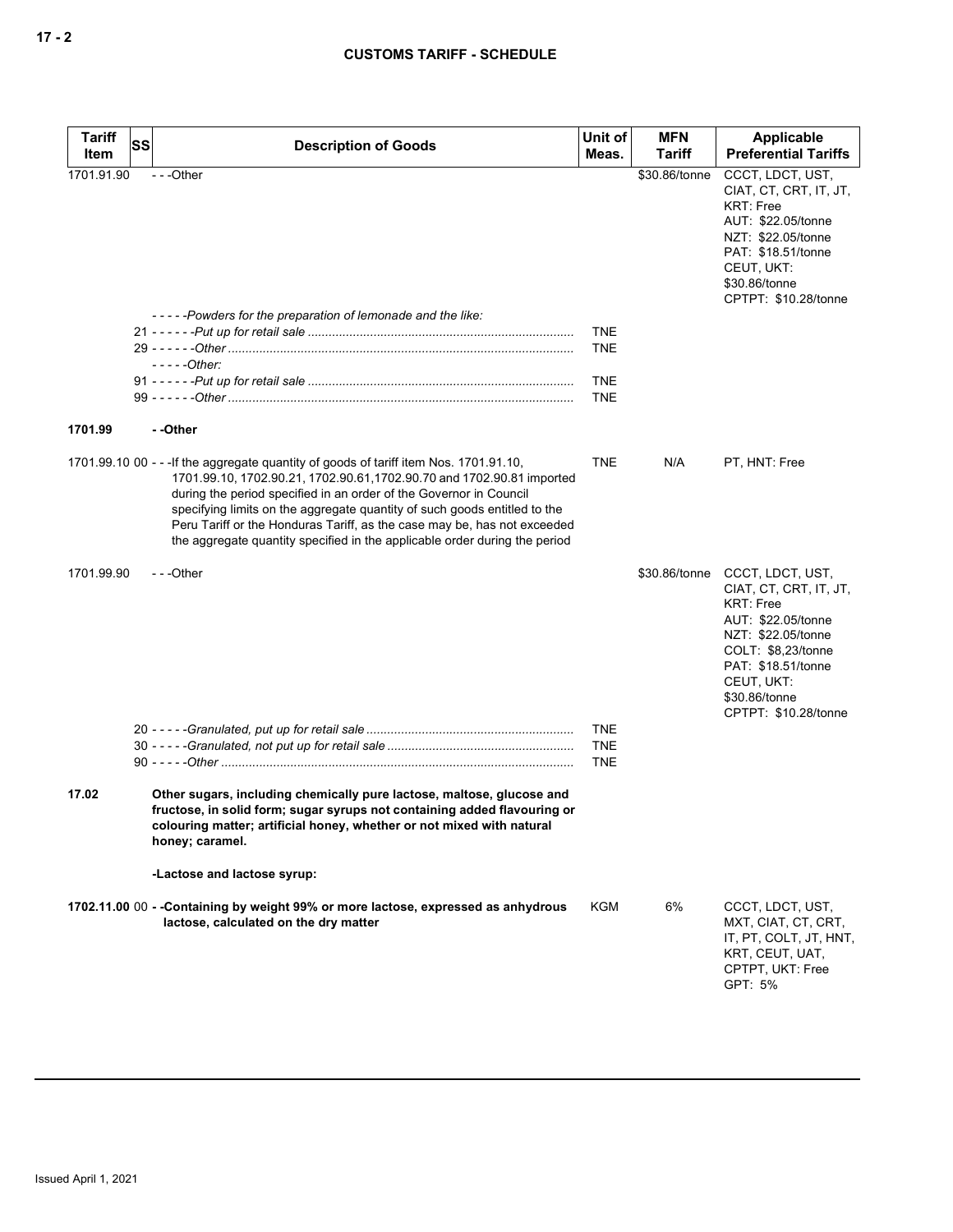| <b>Tariff</b>           | <b>SS</b><br><b>Description of Goods</b>                                                                                                              | Unit of                                | <b>MFN</b>    | <b>Applicable</b>                                                                                                              |
|-------------------------|-------------------------------------------------------------------------------------------------------------------------------------------------------|----------------------------------------|---------------|--------------------------------------------------------------------------------------------------------------------------------|
| Item                    |                                                                                                                                                       | Meas.                                  | <b>Tariff</b> | <b>Preferential Tariffs</b>                                                                                                    |
| 1702.19.00 00 - - Other |                                                                                                                                                       | <b>KGM</b>                             | 6%            | CCCT, LDCT, UST,<br>MXT, CIAT, CT, CRT,<br>IT, PT, COLT, JT, HNT,<br>KRT, CEUT, UAT,<br>CPTPT, UKT: Free<br>GPT: 5%            |
| 1702.20.00              | -Maple sugar and maple syrup                                                                                                                          |                                        | Free          | CCCT, LDCT, GPT,<br>UST, MXT, CIAT, CT,<br>CRT, IT, PT, COLT, JT,<br>PAT, HNT, KRT, CEUT,<br>UAT, CPTPT,<br>UKT: Free          |
|                         |                                                                                                                                                       | <b>KGM</b><br><b>KGM</b>               |               |                                                                                                                                |
| 1702.30                 | -Glucose and glucose syrup, not containing fructose or containing in<br>the dry state less than 20% by weight of fructose                             |                                        |               |                                                                                                                                |
|                         | 1702.30.10 00 - - -Crystalline dextrose, having a dextrose equivalent of 90% or more but not KGM<br>more than 10% by weight of moisture               |                                        | Free          | CCCT, LDCT, GPT,<br>UST, MXT, CIAT, CT,<br>CRT, IT, PT, COLT, JT,<br>PAT, HNT, KRT, CEUT,<br>UAT, CPTPT,<br>UKT: Free          |
| 1702.30.90              | $- -$ Other                                                                                                                                           |                                        | 3.5%          | CCCT, LDCT, UST,<br>MXT, CT, CRT, IT, PT,<br>COLT, JT, HNT, KRT,<br>CEUT, UAT, UKT: Free<br>CPTPT: 2%                          |
|                         |                                                                                                                                                       | <b>KGM</b><br><b>KGM</b><br><b>KGM</b> |               |                                                                                                                                |
|                         | 1702.40.00 00 -Glucose and glucose syrup, containing in the dry state at least 20% but<br>less than 50% by weight of fructose, excluding invert sugar | KGM                                    | 6%            | CCCT, LDCT, UST,<br>MXT, CIAT, CT, CRT,<br>IT, PT, JT, HNT, KRT,<br>CEUT, UAT, UKT: Free<br>CPTPT: 3.5%                        |
|                         | 1702.50.00 00 - Chemically pure fructose                                                                                                              | KGM                                    | Free          | CCCT, LDCT, GPT,<br>UST, MXT, CIAT, CT,<br>CRT, IT, NT, SLT, PT,<br>COLT, JT, PAT, HNT,<br>KRT, CEUT, UAT,<br>CPTPT, UKT: Free |
|                         | 1702.60.00 00 -Other fructose and fructose syrup, containing in the dry state more<br>than 50% by weight of fructose, excluding invert sugar          | KGM                                    | 3.5%          | CCCT, LDCT, UST,<br>MXT, CIAT, CT, CRT,<br>IT, PT, COLT, JT, HNT,<br>KRT, CEUT, UAT,<br>UKT: Free<br>CPTPT: 2%                 |
| 1702.90                 | -Other, including invert sugar and other sugar and sugar syrup blends<br>containing in the dry state 50% by weight of fructose                        |                                        |               |                                                                                                                                |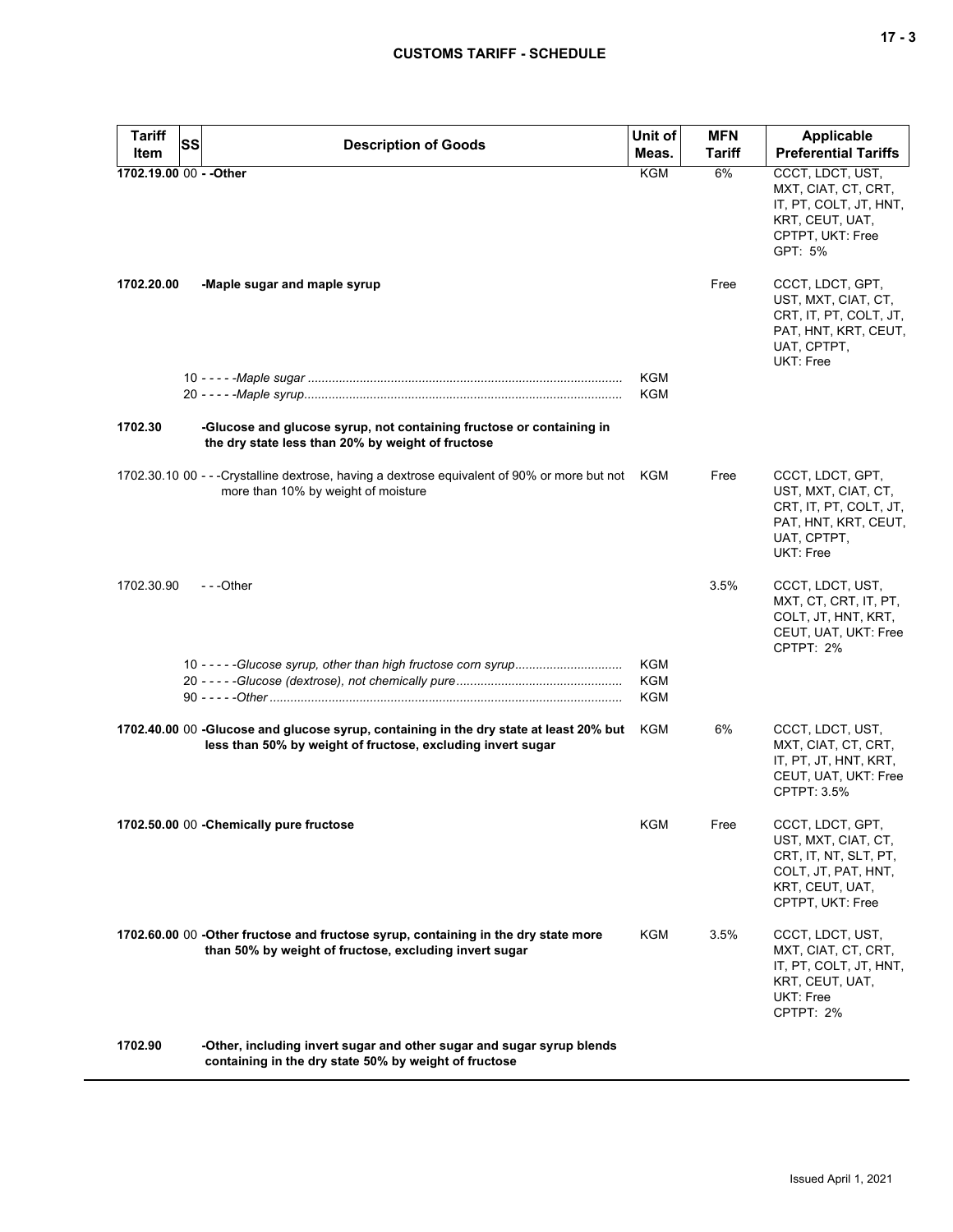| <b>Tariff</b><br>Item | <b>SS</b> | <b>Description of Goods</b>                                                                                                                                                                                                                                                                                                                                                                                                                                                        | Unit of<br>Meas. | <b>MFN</b><br>Tariff | Applicable<br><b>Preferential Tariffs</b>                                                               |
|-----------------------|-----------|------------------------------------------------------------------------------------------------------------------------------------------------------------------------------------------------------------------------------------------------------------------------------------------------------------------------------------------------------------------------------------------------------------------------------------------------------------------------------------|------------------|----------------------|---------------------------------------------------------------------------------------------------------|
|                       |           | ---Invert sugar and other sugar syrups containing, after inversion, reducing<br>sugars weighing 75% or more of the total solid weight and in receptacles<br>where the gross weight exceeds 27 kg:                                                                                                                                                                                                                                                                                  |                  |                      |                                                                                                         |
|                       |           | 1702.90.11 00 - - - - Containing reducing sugars after inversion not exceeding 65% by weight<br>of the total syrup                                                                                                                                                                                                                                                                                                                                                                 | <b>TNE</b>       | \$11.99/tonne        | CCCT, LDCT, UST,<br>CIAT, CT, CRT, IT, JT,<br>KRT, CEUT, UKT: Free<br>CPTPT: \$7.63/tonne               |
|                       |           | 1702.90.12 00 - - - - Containing reducing sugars after inversion exceeding 65% but not<br>exceeding 70% by weight of the total syrup                                                                                                                                                                                                                                                                                                                                               | <b>TNE</b>       | \$13.05/tonne        | CCCT, LDCT, UST,<br>CIAT, CT, CRT, IT, JT,<br>KRT, CEUT, UKT: Free<br>CPTPT: \$8.30/tonne               |
|                       |           | 1702.90.13 00 - - - - Containing reducing sugars after inversion exceeding 70% but not<br>exceeding 71% by weight of the total syrup                                                                                                                                                                                                                                                                                                                                               | <b>TNE</b>       | \$13.26/tonne        | CCCT, LDCT, UST,<br>CIAT, CT, CRT, IT, JT,<br>KRT, CEUT, UKT: Free<br>CPTPT: \$8.43/tonne               |
|                       |           | 1702.90.14 00 - - - - Containing reducing sugars after inversion exceeding 71% but not<br>exceeding 72% by weight of the total syrup                                                                                                                                                                                                                                                                                                                                               | <b>TNE</b>       | \$13.47/tonne        | CCCT, LDCT, UST,<br>CIAT, CT, CRT, IT, JT,<br>KRT, CEUT, UKT: Free<br>CPTPT: \$8.57/tonne               |
|                       |           | 1702.90.15 00 - - - - Containing reducing sugars after inversion exceeding 72% but not<br>exceeding 73% by weight of the total syrup                                                                                                                                                                                                                                                                                                                                               | <b>TNE</b>       | \$13.69/tonne        | CCCT, LDCT, UST,<br>CIAT, CT, CRT, IT, JT,<br>KRT, CEUT, UKT: Free<br>CPTPT: \$8.71/tonne               |
|                       |           | 1702.90.16 00 - - - - Containing reducing sugars after inversion exceeding 73% but not<br>exceeding 74% by weight of the total syrup                                                                                                                                                                                                                                                                                                                                               | <b>TNE</b>       | \$13.90/tonne        | CCCT, LDCT, UST,<br>CIAT, CT, CRT, IT, JT,<br>KRT, CEUT, UKT: Free<br>CPTPT: \$8.84/tonne               |
|                       |           | 1702.90.17 00 - - - - Containing reducing sugars after inversion exceeding 74% but not<br>exceeding 75% by weight of the total syrup                                                                                                                                                                                                                                                                                                                                               | <b>TNE</b>       | \$14.11/tonne        | CCCT, LDCT, UST,<br>CIAT, CT, CRT, IT, JT,<br>KRT, CEUT, UKT: Free<br>CPTPT: \$8.97/tonne               |
|                       |           | 1702.90.18 00 - - - - Containing reducing sugars after inversion exceeding 75% by weight of<br>the total syrup                                                                                                                                                                                                                                                                                                                                                                     | <b>TNE</b>       |                      | \$15.17/tonne CCCT, LDCT, UST,<br>CIAT, CT, CRT, IT, JT,<br>KRT, CEUT, UKT: Free<br>CPTPT: \$9.65/tonne |
|                       |           | --- Artificial honey, whether or not mixed with natural honey:                                                                                                                                                                                                                                                                                                                                                                                                                     |                  |                      |                                                                                                         |
|                       |           | 1702.90.21 00 - - - - If the aggregate quantity of goods of tariff item Nos. 1701.91.10,<br>1701.99.10, 1702.90.21, 1702.90.61, 1702.90.70 and 1702.90.81<br>imported during the period specified in an order of the Governor in<br>Council specifying limits on the aggregate quantity of such goods entitled<br>to the Peru Tariff or the Honduras Tariff, as the case may be, has not<br>exceeded the aggregate quantity specified in the applicable order during<br>the period | KGM              | N/A                  | PT, HNT: Free                                                                                           |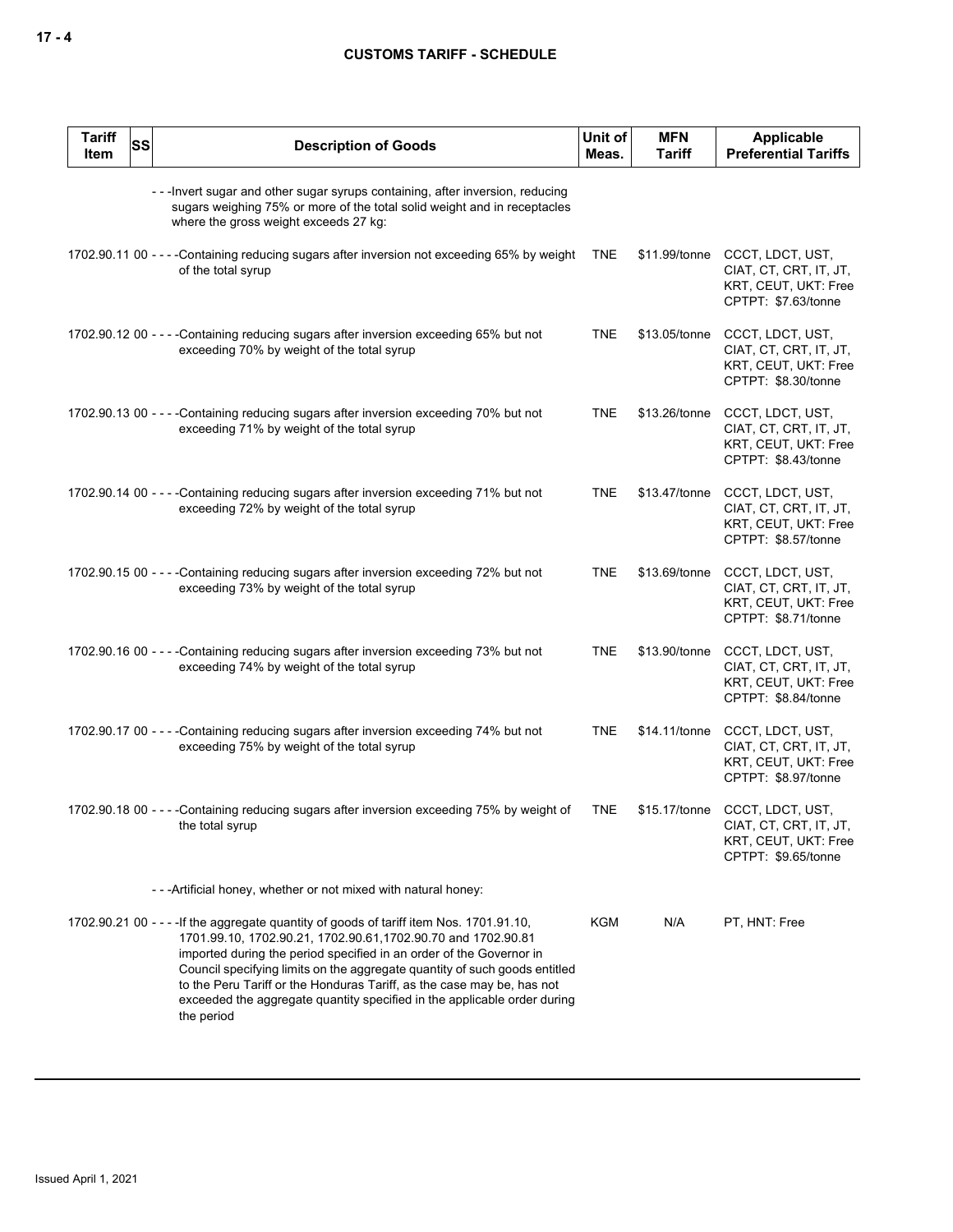|  |  | ×<br>۰. |
|--|--|---------|
|--|--|---------|

| Tariff<br><b>SS</b>         | <b>Description of Goods</b>                                                                                                                                                                                                                                                                                                                                                                                                                                                                                                                                                                                                                                                    | Unit of    | <b>MFN</b>    | <b>Applicable</b>                                                                                                                                   |
|-----------------------------|--------------------------------------------------------------------------------------------------------------------------------------------------------------------------------------------------------------------------------------------------------------------------------------------------------------------------------------------------------------------------------------------------------------------------------------------------------------------------------------------------------------------------------------------------------------------------------------------------------------------------------------------------------------------------------|------------|---------------|-----------------------------------------------------------------------------------------------------------------------------------------------------|
| Item                        |                                                                                                                                                                                                                                                                                                                                                                                                                                                                                                                                                                                                                                                                                | Meas.      | <b>Tariff</b> | <b>Preferential Tariffs</b>                                                                                                                         |
| 1702.90.29 00 - - - - Other |                                                                                                                                                                                                                                                                                                                                                                                                                                                                                                                                                                                                                                                                                | <b>KGM</b> | $2.12$ ¢/kg   | CCCT, LDCT, UST,<br>MXT, CIAT, CT, CRT,<br>IT, JT, KRT, CEUT,<br>UKT: Free<br>CPTPT: 1.34¢/kg                                                       |
|                             | 1702.90.40 00 - - - Chemically pure maltose                                                                                                                                                                                                                                                                                                                                                                                                                                                                                                                                                                                                                                    | <b>KGM</b> | 6%            | CCCT, LDCT, UST,<br>MXT, CIAT, CT, CRT,<br>IT, NT, SLT, PT, COLT,<br>JT, HNT, KRT, CEUT,<br>UAT, UKT: Free<br>GPT: 5%<br>CPTPT: 3.5%                |
|                             | 1702.90.50 00 - - - Colouring caramels                                                                                                                                                                                                                                                                                                                                                                                                                                                                                                                                                                                                                                         | <b>TNE</b> | 8.5%          | CCCT, LDCT, UST,<br>MXT, CIAT, CT, CRT,<br>IT, PT, COLT, JT, HNT,<br>KRT, CEUT, UAT,<br>UKT: Free<br>GPT: 3%<br>CPTPT: 5%                           |
|                             | ---Other sucrose sugars:                                                                                                                                                                                                                                                                                                                                                                                                                                                                                                                                                                                                                                                       |            |               |                                                                                                                                                     |
|                             | 1702.90.61 00 - - - - If the aggregate quantity of goods of tariff item Nos. 1701.91.10,<br>1701.99.10, 1702.90.21, 1702.90.61, 1702.90.70 and 1702.90.81<br>imported during the period specified in an order of the Governor in<br>Council specifying limits on the aggregate quantity of such goods entitled<br>to the Peru Tariff or the Honduras Tariff, as the case may be, has not<br>exceeded the aggregate quantity specified in the applicable order during<br>the period                                                                                                                                                                                             | <b>TNE</b> | N/A           | PT, HNT: Free                                                                                                                                       |
| 1702.90.69 00 - - - - Other |                                                                                                                                                                                                                                                                                                                                                                                                                                                                                                                                                                                                                                                                                | <b>TNE</b> | \$26.67/tonne | CCCT, LDCT, UST,<br>MXT, CIAT, CT, CRT,<br>IT, JT, KRT, CEUT,<br>UAT, UKT: Free<br>AUT: \$22.05/tonne<br>NZT: \$22.05/tonne<br>CPTPT: \$16.97/tonne |
|                             | 1702.90.70 00 - - - Invert sugar and other sugar syrups containing, after inversion, reducing<br>sugars weighing 75% or more of the total solid weight and in receptacles<br>where the gross weight exceeds 27 kg, if the aggregate quantity of goods<br>of tariff item Nos. 1701.91.10, 1701.99.10, 1702.90.21,<br>1702.90.61,1702.90.70 and 1702.90.81 imported during the period<br>specified in an order of the Governor in Council specifying limits on the<br>aggregate quantity of such goods entitled to the Peru Tariff or the<br>Honduras Tariff, as the case may be, has not exceeded the aggregate<br>quantity specified in the applicable order during the period | <b>TNE</b> | N/A           | PT, HNT: Free                                                                                                                                       |
|                             | - - - Other invert sugars and other sugar syrups:                                                                                                                                                                                                                                                                                                                                                                                                                                                                                                                                                                                                                              |            |               |                                                                                                                                                     |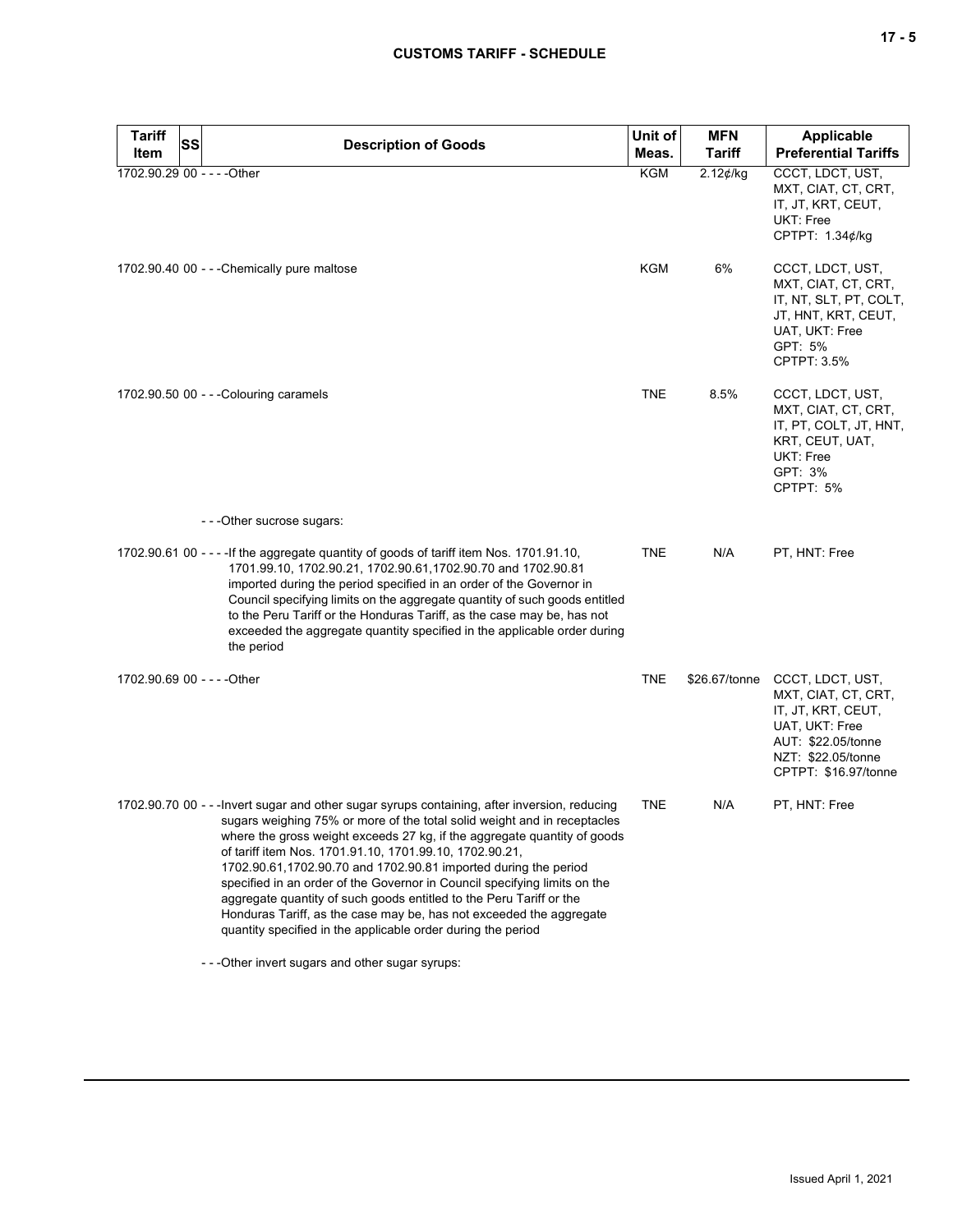# **CUSTOMS TARIFF - SCHEDULE**

| <b>Tariff</b><br>ltem     | <b>SS</b> | <b>Description of Goods</b>                                                                                                                                                                                                                                                                                                                                                                                                                                   | Unit of<br>Meas.         | <b>MFN</b><br>Tariff | Applicable<br><b>Preferential Tariffs</b>                                                                                     |
|---------------------------|-----------|---------------------------------------------------------------------------------------------------------------------------------------------------------------------------------------------------------------------------------------------------------------------------------------------------------------------------------------------------------------------------------------------------------------------------------------------------------------|--------------------------|----------------------|-------------------------------------------------------------------------------------------------------------------------------|
| 1702.90.81 00 - - -       |           | -If the aggregate quantity of goods of tariff item Nos. 1701.91.10,<br>1701.99.10, 1702.90.21, 1702.90.61, 1702.90.70 and 1702.90.81<br>imported during the period specified in an order of the Governor in<br>Council specifying limits on the aggregate quantity of such goods entitled<br>to the Peru Tariff or the Honduras Tariff, as the case may be, has not<br>exceeded the aggregate quantity specified in the applicable order during<br>the period | <b>TNE</b>               | N/A                  | PT, HNT: Free                                                                                                                 |
| 1702.90.89                |           | - - - - Other                                                                                                                                                                                                                                                                                                                                                                                                                                                 |                          | \$4.52/tonne         | CCCT, LDCT, UST,<br>CIAT, CT, CRT, IT, JT,<br>KRT, CEUT, UAT,<br>UKT: Free<br>CPTPT: \$2.87/tonne                             |
|                           |           |                                                                                                                                                                                                                                                                                                                                                                                                                                                               | <b>TNE</b><br><b>TNE</b> |                      |                                                                                                                               |
| 1702.90.90 00 - - - Other |           |                                                                                                                                                                                                                                                                                                                                                                                                                                                               | <b>TNE</b>               | 11%                  | CCCT, LDCT, UST,<br>MXT, CIAT, CT, CRT,<br>IT, PT, COLT, JT, HNT,<br>KRT, CEUT, UAT,<br>UKT: Free<br>GPT: 7%<br>CPTPT: 7%     |
| 17.03                     |           | Molasses resulting from the extraction or refining of sugar.                                                                                                                                                                                                                                                                                                                                                                                                  |                          |                      |                                                                                                                               |
| 1703.10                   |           | -Cane molasses                                                                                                                                                                                                                                                                                                                                                                                                                                                |                          |                      |                                                                                                                               |
|                           |           | 1703.10.10 00 - - - Powder with admixture other than colouring or anti-caking agents                                                                                                                                                                                                                                                                                                                                                                          | <b>TNE</b>               | 12.5%                | CCCT, LDCT, UST,<br>MXT, CIAT, CT, CRT,<br>IT, PT, COLT, JT, HNT,<br>KRT, CEUT, UAT,<br>UKT: Free<br>GPT: 5%<br>CPTPT: 4%     |
| 1703.10.90 00 - - - Other |           |                                                                                                                                                                                                                                                                                                                                                                                                                                                               | <b>TNE</b>               | Free                 | CCCT, LDCT, GPT,<br>UST, MXT, CIAT, CT,<br>CRT, IT, PT, COLT, JT,<br>PAT, HNT, KRT, CEUT,<br>UAT, CPTPT,<br>UKT: Free         |
| 1703.90                   |           | -Other                                                                                                                                                                                                                                                                                                                                                                                                                                                        |                          |                      |                                                                                                                               |
|                           |           | 1703.90.10 00 - - -Powder with admixture other than colouring or anti-caking agents                                                                                                                                                                                                                                                                                                                                                                           | <b>TNE</b>               | 12.5%                | CCCT, LDCT, UST,<br>MXT, CIAT, CT, CRT,<br>IT, PT, COLT, JT, HNT,<br>KRT, CEUT, UAT,<br>UKT: Free<br>PAT: 7.5%<br>CPTPT: 7.5% |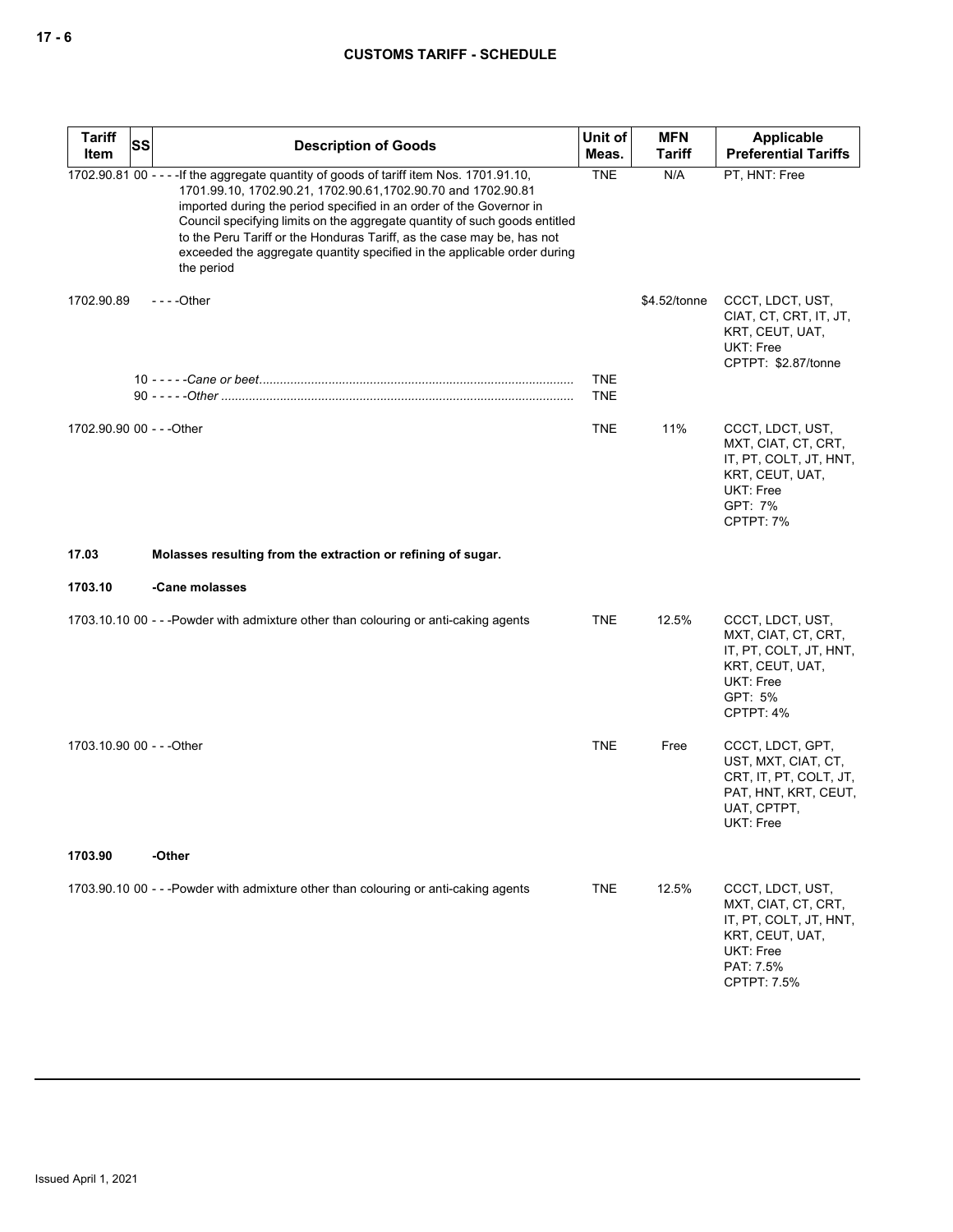| <b>Tariff</b><br><b>Item</b> | <b>SS</b> | <b>Description of Goods</b>                                                        | Unit of<br>Meas.  | <b>MFN</b><br>Tariff | <b>Applicable</b><br><b>Preferential Tariffs</b>                                                                                                                                                     |
|------------------------------|-----------|------------------------------------------------------------------------------------|-------------------|----------------------|------------------------------------------------------------------------------------------------------------------------------------------------------------------------------------------------------|
| 1703.90.90<br>17.04          |           | ---Other<br>Sugar confectionery (including white chocolate), not containing cocoa. | TNE<br><b>TNE</b> | Free                 | CCCT, LDCT, GPT,<br>UST, MXT, CIAT, CT,<br>CRT, IT, PT, COLT, JT,<br>PAT, HNT, KRT, CEUT,<br>UAT, CPTPT,<br>UKT: Free                                                                                |
| 1704.10.00                   |           | -Chewing gum, whether or not sugar-coated                                          | <b>KGM</b>        | 9.5%                 | CCCT, LDCT, UST,<br>MXT, CIAT, CT, CRT,<br>PT, COLT, JT, HNT,<br>KRT, CEUT, UAT,<br>UKT: Free<br><b>AUT: 7%</b><br>NZT: 7%<br>GPT: 5%<br>IT: 4.5%<br>NT: 4.5%<br>SLT: 4.5%<br>PAT: 5.5%<br>CPTPT: 6% |
| 1704.90                      |           | -Other                                                                             | <b>KGM</b>        |                      |                                                                                                                                                                                                      |
|                              |           | 1704.90.10 00 - - - Chestnut cream or paste                                        | <b>KGM</b>        | Free                 | CCCT, LDCT, GPT,<br>UST, MXT, CIAT, CT,<br>CRT, IT, NT, SLT, PT,<br>COLT, JT, PAT, HNT,<br>KRT, CEUT, UAT,<br>CPTPT, UKT: Free                                                                       |
|                              |           | 1704.90.20 00 - - - Liquorice candy;<br>Toffee                                     | <b>KGM</b>        | 10%                  | CCCT, LDCT, UST,<br>MXT, CIAT, CT, CRT,<br>PT, COLT, JT, HNT,<br>KRT, CEUT, UAT,<br>UKT: Free<br>GPT: 5%<br>IT: 5%<br>NT: 5%<br>SLT: 5%<br>PAT: 6%<br>CPTPT: 6%                                      |